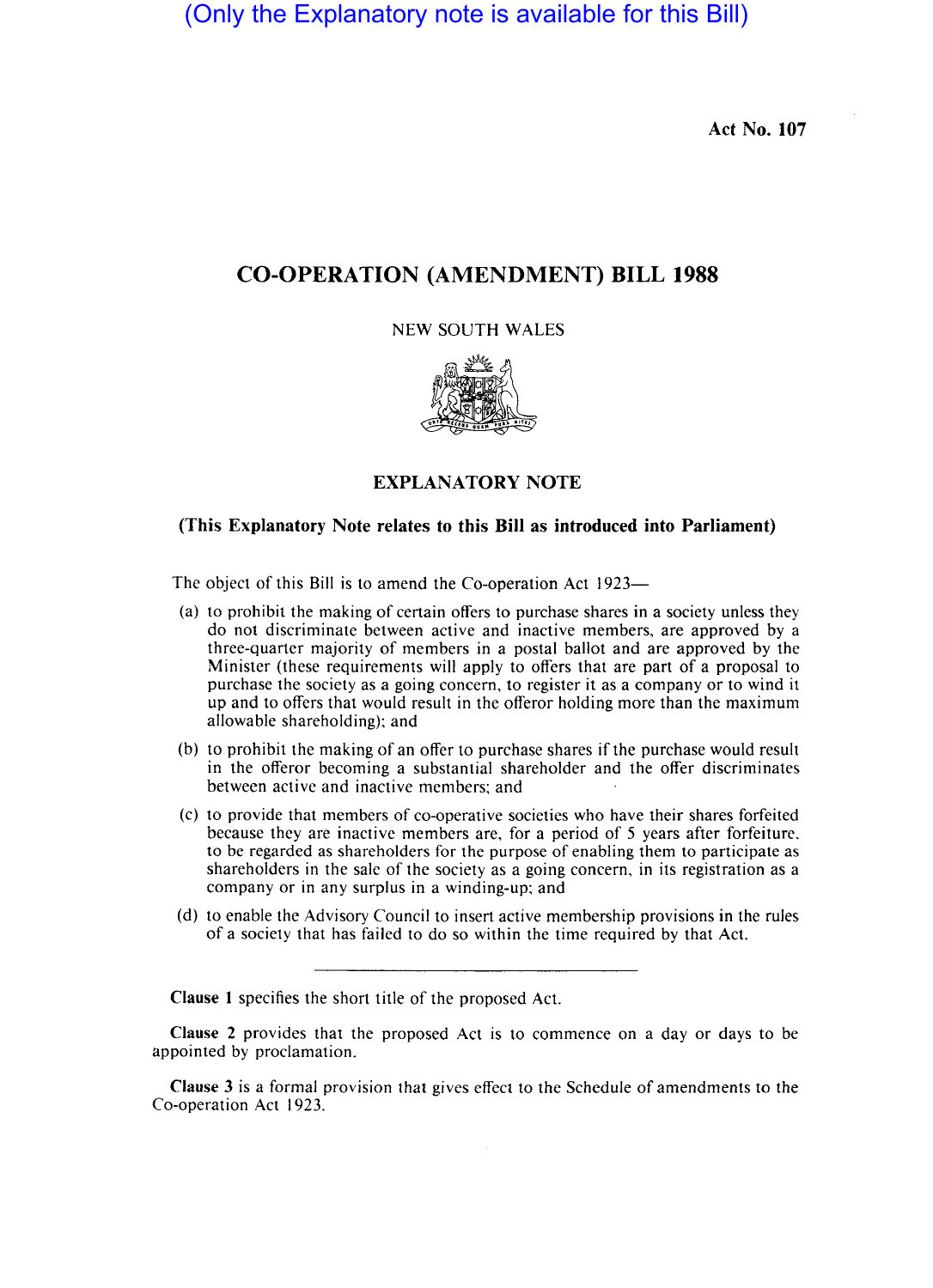### SCHEDULE 1-AMENDMENTS

#### Prohibition against certain share purchase offers

The Bill inserts provisions that prohibit the making of certain significant offers to purchase shares in a society:

- An offer to purchase shares for the purpose of effecting the purchase of the society's undertaking, registration of the society as a company or the windingup of the society, or that would result in the maximum shareholding level (generally 20 per cent) being xceeded, is prohibited if the offer discriminates against inactive members or is made without the required approvals. The approvals required are the approval of a three-quarter majority in a postal ballot of members and the approval of the Minister (after consideration of the matter by the Advisory Council).
- An offer to purchase shares that would lead to the offeror becoming a substantial shareholder (a shareholding of at least IQ per cent) is prohibited if it . discriminates against inactive members.

If a person makes such a prohibited offer, the person is not entitled to be registered as the holder of the shares concerned and, if registered, is not entitled to vote at meetings.

The proposed provisions apply to offers made before the provisions commence unless the share transfer has been registered. They do not apply to building societies. (Schedule I (2)-proposed sections 47BB-47BD)

### Entitlements of former inactive members after share forfeiture

The Bill inserts provisions that confer certain entitlements on persons whose shares in a society have been forfeited because they were inactive members.

Those persons are to be regarded as till being shareholders for the following purposes:

- the purchase of shares in the society in situations that (under the prohibited share offer provisions above) require the Minister's consent before they can proceed, occurring within 5 years after the person's shares were forfeited;
- the entitlement of a person as a shareholder in the society when the society becomes registered as a company within 5 years after the person's shares were forfeited;
- the entitlement of a shareholder to a distribution of surplus in a winding-up of the society within 5 years after the person's shares were forfeited.

In a situation where the society concerned becomes the subsidiary of another society, has its engagements transferred to another society or amalgamates to form another society, a forfeited shareholder is to be regarded as a forfeited shareholder of the other society for the purposes of the above entitlements.

Any amount that a person has been, or is entitled to be, repaid by the society in respect of forfeited shares is required to be set-off against any entitlement arising under the proposed provisions.

The Minister can exempt a society from some or all of the proposed provisions. (Schedule 1  $(6)$ —proposed Division 5 of Part 3A)

#### Power of Advisory Council to insert active membership provisions into rules of society

The Bill inserts a provision that authorises the Advisory Council to alter the rules of a society so that the rules make provision for active membership if the society has not done so within the period currently required under section 80F of the Principal Act.